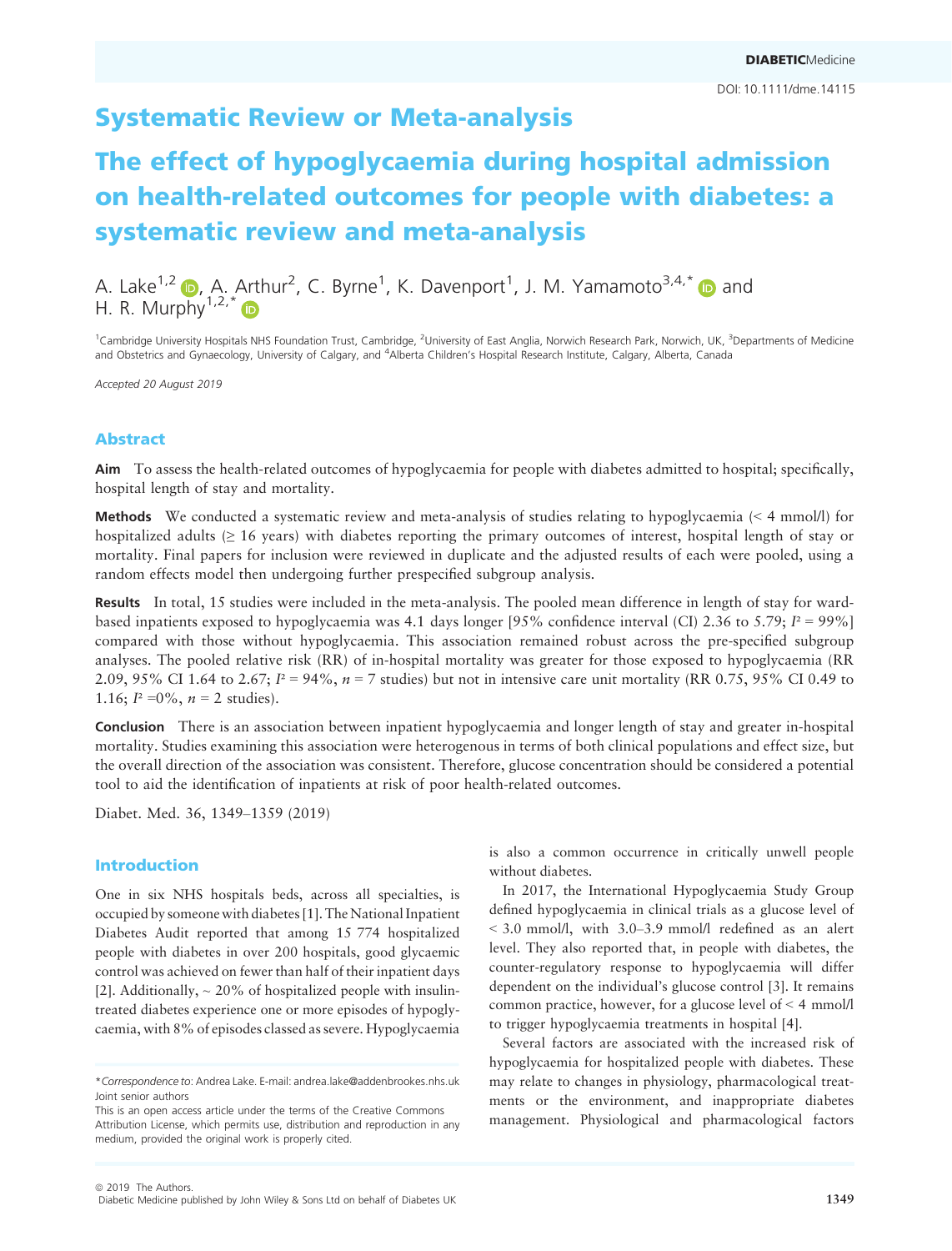# What's new?

- Heterogeneity of inpatient populations and definitions of hypoglycaemia are a significant challenge in synthesizing evidence from previously published studies.
- Hypoglycaemia events, including those considered nonserious, are associated with an increased length of hospital stay and increased risk of inpatient mortality.
- Inpatient hypoglycaemia is a marker for clinical deterioration and potential increased risk for adverse outcomes.
- Glucose measurements could aid the identification of those at risk of poor health-related outcomes.

include acute kidney injury, liver failure, sepsis, reduction in medications known to increase glucose levels, such as corticosteroids, and polypharmacy. Changes in the environment increase hypoglycaemia risk through factors such as the limited availability of food, long fasting time from evening meal to breakfast and unexpected deviations in hospital care. Inappropriate diabetes management includes overuse of variable rate intravenous insulin infusion, and errors in prescribing and drug administration [5,6]. Despite the potential morbidity and known risk factors for hypoglycaemia [7], measures to counteract these risks in hospital are not routinely taken.

Extant studies examining the effect of hypoglycaemia in people with diabetes who are hospitalized have generally found negative clinical outcomes, but with estimates of varying precision and from a range of clinical populations [8–24]. Therefore,weperformed a systematic review andmeta-analysis toinvestigate the extent to which hypoglycaemiain people who are hospitalized influences length of stay and mortality. This review focuses on people with diabetes who were exposed to hypoglycaemia during their hospital admission.

## Research design and methods

In accordance with our published protocol (PROSPERO CRD42017062611), we performed a systematic review and meta-analysis. Studies were included if they met all the following criteria: participants were aged  $\geq 16$  years and had a diagnosis of diabetes (or data from study participants with diabetes could be extracted separately); the exposed group experienced hypoglycaemia (< 4.0 mmol/l or equivalent hospital coding) and was compared against a control group without hypoglycaemia; and the study outcomes included one or both of the primary outcomes for this systematic review (length of stay or mortality). Papers were excluded if study samples included participants who were admitted with hypoglycaemia, paediatric or pregnant populations, were based in a primary care or emergency department setting, or

if the study did not report either outcome of interest or a qualitative research design was used. Reporting is in accordance with the Preferred Reporting Items for Systematic Reviews and Meta-Analyses (PRISMA) guidelines [25]. A multidisciplinary panel of academic and clinical experts was formed. This panel determined the review protocol and contributed to various aspects of the review.

#### Data sources and search strategy

The following databases were searched for all available dates: MEDLINE (Ovid), Embase, CINAHL Complete, Scopus and Web of Science, ClinicalTrials.gov, UK Clinical trials, gateway (current and archived), Open Grey, NHS Evidence, ProQuest UK/Ireland, ProQuest International, Prospero and the Cochrane databases. These databases were chosen as they hold papers on healthcare-related research from various professional perspectives [26,27]. The first database search was undertaken on 28 June 2017 and an updated search on MEDLINE (Ovid), Embase, CINAHL Complete, Scopus and Web of Science was undertaken on 6 June 2018 using the same search terms. Details of the search terms used are provided in Appendix S1. Both searches were undertaken through the website of the host university using the same search strategy and databases [28].

The MEDLINE (Ovid), Embase, CINAHL Complete, Scopus and Web of Science searches were carried out by the lead author and independently by an information specialist on the same day. All searches were limited to the English language. Reference management was carried out using Mendeley.

## Study selection

All titles and abstracts were assessed independently and in duplicate to identify articles requiring full-text review against the predefined inclusion criteria. Papers found through grey literature searching were assessed by the first author (AL). Eligible citations identified after title and abstract review were all then full-text reviewed by two people. Reasons for exclusion were recorded. Any disagreements between reviewers were resolved by consensus and in consultation with the expert panel. Review of the reference lists of the citations for full-text review was also undertaken (by AL) to identify additional relevant papers.

#### Data extraction

Data from included studies were extracted using prespecified data extraction forms. Extracted data included study demographics and design, in-hospital location, diagnostic criteria for hypoglycaemia, sample size and outcomes reported. Where reported, adjusted findings were used. Hypoglycaemia definitions were grouped for analyses in line with the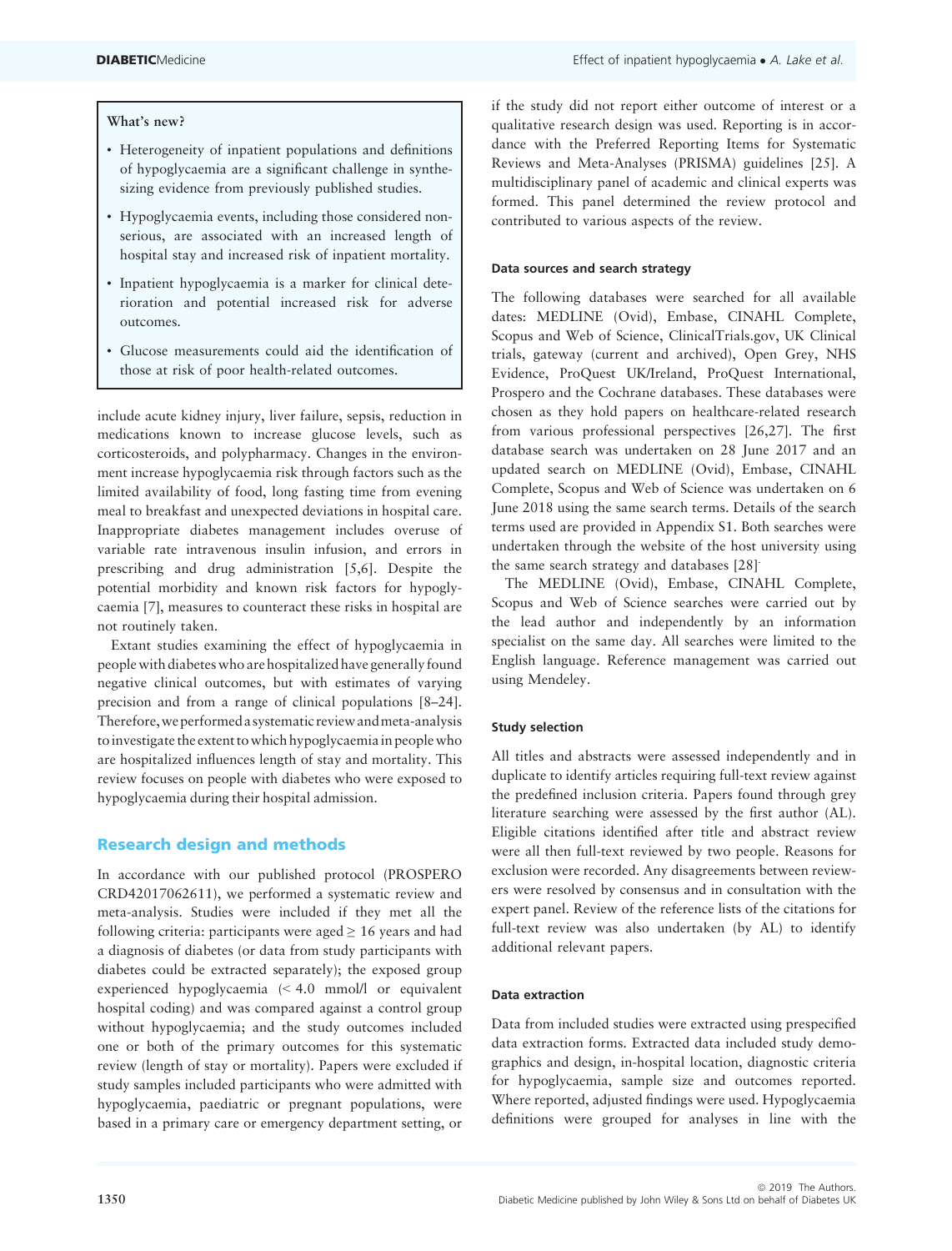consensus recommendation made by the international hypoglycaemic group (non-serious:  $\geq 3.0$  and  $\leq 4.0$  mmol/l; serious: < 3.0 mmol/l) [3]. Authors were contacted if studies had missing data or inconsistencies. If the data could not be retrieved or queries resolved, the citation was excluded from the meta-analysis. The standard deviation was not reported for two studies and was therefore imputed based on the mean of the studies reporting a similar mean. These publications were removed during sensitivity analysis [29]. Record management was carried out using Microsoft Excel®.

#### Data synthesis

The primary outcome was hospital length of stay and allcause mortality. Data were pooled into relative risk (RRs) or mean difference with 95% confidence intervals (CI) for dichotomous and continuous outcomes, respectively. Metaanalysis was performed using random effects models, applying the DerSimonian and Laird statistical method [30].

A prespecified analysis was undertaken stratified by hospital location (ICU, medical wards, speciality areas or not specified), research methodology, hypoglycaemia definition, removal of outliers, removal of poor-quality papers, prospective cohort study design and time point of reported outcomes (in hospital mortality vs. post discharge mortality). Statistical heterogeneity was assessed through the  $I^2$  test for heterogeneity. Regression tests for analysis and publication bias were not completed because there were fewer than 10 papers overall for publication bias or per covariate in meta-regression tests [31,32]. Small study effect was examined using funnel plots. Analysis was conducted using RevMan version 5.3.

#### Quality assessment

Studies were reviewed to determine whether the cohort observed was representative of the study population and whether there was risk of bias in the recruitment process or identification of the exposure to hypoglycaemia [33]. Bias and methodological assessment was completed by two reviewers (AL and CB) using an adapted version of the Newcastle–Ottawa scale [34]. The Newcastle–Ottawa scale rates eight items relevant to cohort study design: representativeness of cohort, selection of non-exposed cohort, ascertainment of exposure, demonstration of no exposure at admission, comparability of cohorts, assessment of outcome, sufficient length of follow-up and adequacy of follow-up. Each study was then given a total score equating to a rating of poor, fair or good quality. The results were compared, and disagreements resolved through consensus [35].

#### Results

A total of 10 374 papers were identified, 8401 through database searches and 1973 from other sources. Once duplicates had been removed, 7290 papers remained and were reviewed by title and abstract for eligibility. Some 7195 studies were excluded based on the inclusion criteria, leaving 95 for full review. A further 72 studies were excluded following full-text review, leaving 23 for inclusion. Another six were excluded as the data required for analysis could not be extracted. For length of stay, the reason for exclusion was typically because a mean and standard deviation could not be extracted. For mortality, the most common reason for exclusion was because data for people with diabetes could not be separated from data for those without. Of the 17 remaining studies, three papers were by the same author Krinsley [8–10] and a combined data set was kindly provided by the lead author to prevent duplication of analysis. This resulted in 15 eligible studies [8–24] (Fig. 1).

#### Study characteristics

The characteristics of the 15 included studies are shown in Table 1. The hospital locations included a general ward  $(n = 6)$ , ICU  $(n = 4)$ , location not specified  $(n = 4)$  and a specialty cardiac ward ( $n = 1$ ). Studies were published between 2009 and 2016 and the designs included observational studies  $(n = 9)$ , sub-analysis of a randomized controlled trial (RCT)  $(n = 3)$ , nested cohort within a RCT  $(n = 1)$ , sub-analysis of a cross-sectional study  $(n = 1)$  and a case-controlled study  $(n = 1)$ . Geographical locations included the USA  $(n = 7)$ , UK ( $n = 2$ ), and one study each from Spain, the Netherlands, Saudi Arabia, Singapore, Italy and Sweden. Most were singlecentre studies with a mean sample size of 32 788 (range 288 to 300 020), with a mean of 11 425 people with diabetes exposed to hypoglycaemia. All studies adjusted for age, sex and comorbidities. Eight studies adjusted for at least one other patient demographic such as socio-economic status, ethnicity, health insurance status or education level.

# Quality assessment

Of the 15 studies reviewed, the ascertainment of hypoglycaemia exposure and selection of the non-exposed cohort were clearly reported. Many studies that would otherwise have scored highly were rated poor because it was not explicitly stated whether the population was not admitted with hypoglycaemia or the exact follow-up duration. We recognize that this is likely due to many of the included studies not being published with their suitability for subsequent systematic review in mind. All papers reported the selection of the non-exposed cohort, method of ascertainment of exposure and used record linkage for assessment of outcome.

# Association between inpatient hypoglycaemia and length of hospital stay outside intensive care

The overall pooled mean difference of the nine studies reporting length of stay outcomes [11–14,18–,20,22,23] suggests that people with diabetes, who experienced at least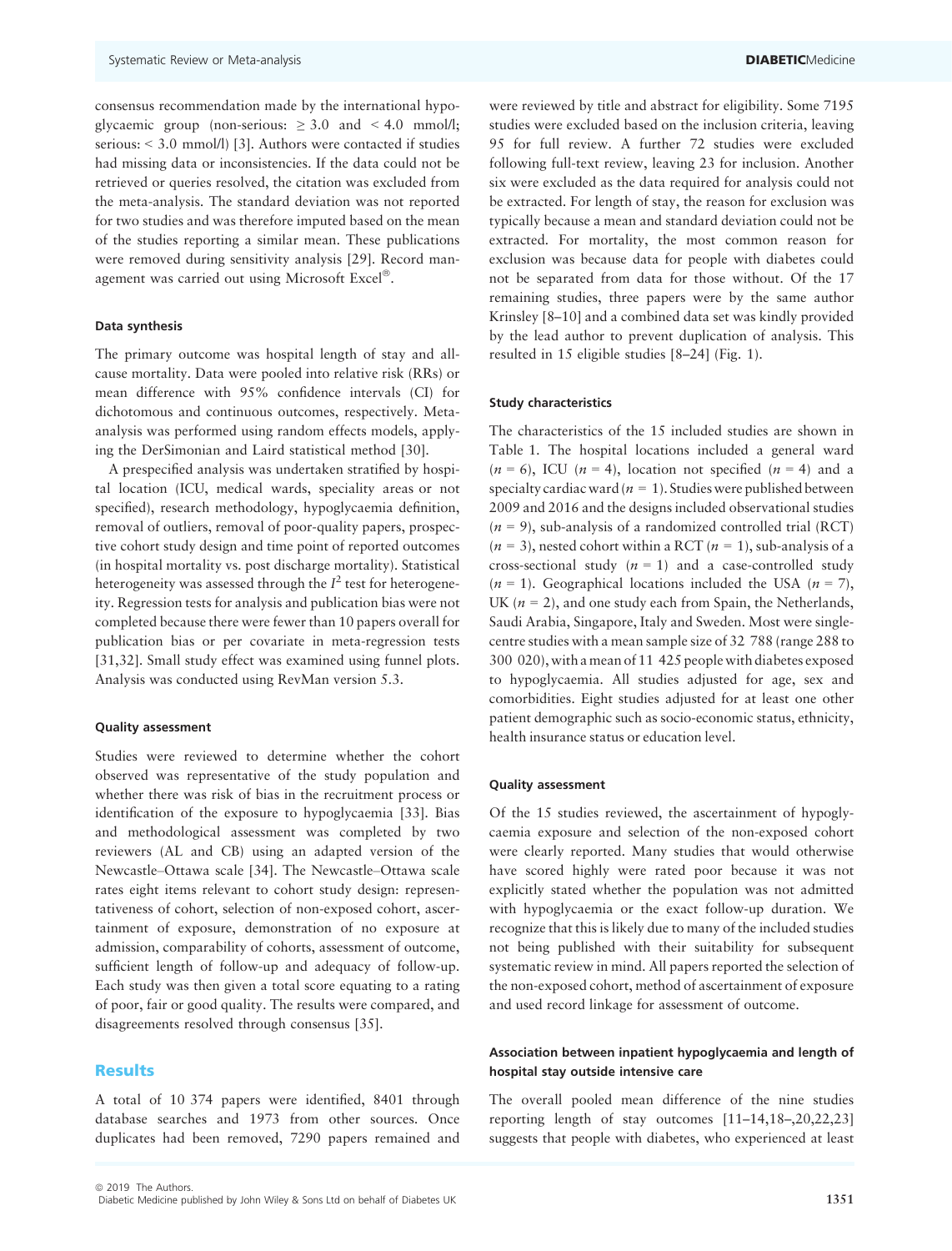

# FIGURE 1 PRISMA flow chart.

one episode of hypoglycaemia during their admission, had an increased length of hospital stay by a mean of 4.08 days (95% CI 2.36 to 5.79;  $n = 9$  studies) (Fig. 2a). This statistically significant association held for all subgroup analyses. Although the statistical heterogeneity was very high  $(I<sup>2</sup> = 99\%)$ , all included studies demonstrated that hypoglycaemia was associated with increased length of stay even when only the five papers reporting non-serious definitions of hypoglycaemia were included (4.37 days, 95% CI 2.13 to 6.61;  $I^2 = 98\%, n = 5$  studies) [13,19,20,22,23].

# Association between inpatient hypoglycaemia and all-cause mortality by mortality time point

The overall pooled relative risk (RR) of in-hospital mortality from the ward-based or location not specified studies [11,13,18,20,21,23,24] was 1.90 (95% CI 1.51 to 2.39; *I*<sup>2</sup>  $= 93\%$ ,  $n = 7$  studies) suggesting that the risk of in-hospital mortality is nearly doubled for people with diabetes exposed to hypoglycaemia. This remained significant when analysis was restricted to the two studies reporting 90-day and postdischarge mortality (RR 1.26, 95% CI 1.08 to 1.47;  $I^2 = 0\%$ ,  $n = 2$  studies) [15,24]. However, there was no association found for the overall pooled RR of the two studies reporting ICU mortality (RR 0.75, 95% CI 0.49 to 1.16;  $I^2 = 0\%$ ,  $n = 2$ studies) [16,17].

The in-hospital mortality results were obtained in the presence of substantial statistical heterogeneity (Fig. 2b). This heterogeneity was reduced, and the risk further increased when only in-hospital mortality and non-serious hypoglycaemia definitions were included (RR 2.15, 95% CI 1.98 to 2.33;  $I^2 = 0\%$ ,  $n = 5$  studies)  $[8-10, 13, 20, 21, 23]$ (Table 2). Of the papers looking at the association with a serious hypoglycaemia episode (< 3 mmol/l), only one reported in-hospital mortality [18]. Throughout the subgroup analyses, the association between hypoglycaemia and mortality remained statistically significant outside ICU mortality.

#### Small study effect

The studies reporting length of stay did not take the inverse funnel shape expected suggesting the potential presence of publication bias (Fig. S1). Although publication bias is less problematic in the mortality analyses, there is some potential for publication bias within the in-hospital mortality subgroup (Fig. S2).

# **Discussion**

This is the first meta-analysis pooling the reported data on the effect of inpatient hypoglycaemia exposure on length of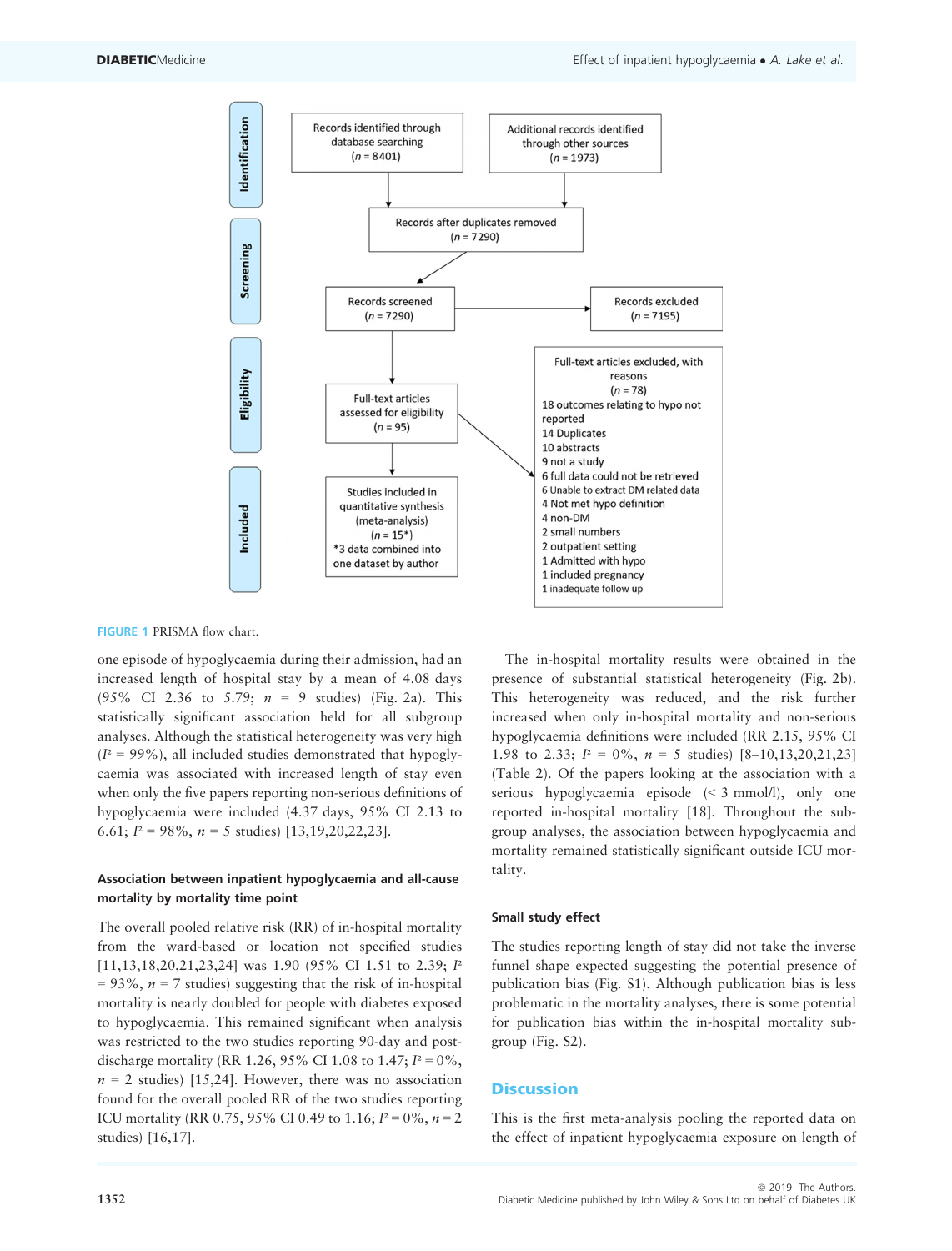| Outcome<br>Hypoglycaemia<br>definition<br>(mmol)               | 1LOS, ↑ In-<br>mortality<br>hospital<br>ICD code                            | mortality <sup>*</sup><br>↑LOS, ↑In-<br>hospital<br>ICD code                                                                              | ↑LOS, ↑In-<br>mortality<br>hospital<br>$< 3.9$                                                                                                                                                                 | <b>TLOS</b><br>< 2.2                                                                                                                                                                                                   | within 90<br>Mortality<br>days<br>$\leq 3.9$                                                                                                                                                                                  | Mn-hospital<br>mortality<br>$< 3.9$                                          | mortality<br>1101<br>$\leq 2.2$                                                             |
|----------------------------------------------------------------|-----------------------------------------------------------------------------|-------------------------------------------------------------------------------------------------------------------------------------------|----------------------------------------------------------------------------------------------------------------------------------------------------------------------------------------------------------------|------------------------------------------------------------------------------------------------------------------------------------------------------------------------------------------------------------------------|-------------------------------------------------------------------------------------------------------------------------------------------------------------------------------------------------------------------------------|------------------------------------------------------------------------------|---------------------------------------------------------------------------------------------|
| Adjustments during<br>analysis                                 | diabetes, readmission,<br>CCI, primary or<br>Age, sex, type of<br>secondary | geographical region<br>medication, BMI,<br>${\rm HbA_{1c}}$ smoking,<br>diabetes, use of<br>Age, sex, type of<br>hypoglycaemia<br>and CCI | diabetes, race, specific<br>and conditions during<br>hospitalization <sup>§</sup> , CCI,<br>complications, events<br>insulin use, hospital<br>characteristics and<br>clinically plausible<br>Age, sex, type of | hospital, CCI, surgery,<br>antidepressants, beta<br>Ethnicity, admitting<br>fungal infection,<br>antipsychotics,<br>cephalosporin,<br>hypertension,<br>interactions<br>adrenergic,<br>pulmonary                        | glucose, postoperative<br>diabetes, prior insulin<br>status, sepsis, trauma,<br>or steroid treatment,<br>Age, sex, APACHE II<br>conventional insulin<br>score, BMI, blood<br>cardiac failure,<br>intensive vs.<br>antibiotics | Age, sex, APACHE II<br>score, APACHE III<br>score, mechanical<br>ventilation | severity, cardiothoracic<br>score, hypoglycaemia<br>Age, sex, APACHE II<br>surgery, glucose |
| exposed<br>group<br>$\mbox{Non-}$                              | $\mathbb B$                                                                 | $\mathop{\boxtimes}$                                                                                                                      | ŠХ                                                                                                                                                                                                             | S                                                                                                                                                                                                                      | ŠХ                                                                                                                                                                                                                            | ŠΝ                                                                           | ŠΝ                                                                                          |
| Treated<br>agents<br>$\binom{96}{0}$<br>with<br>oral           | N/S                                                                         | $\circ$                                                                                                                                   | S/N                                                                                                                                                                                                            | <b>S/N</b>                                                                                                                                                                                                             | <b>NNS</b>                                                                                                                                                                                                                    | <b>S/K</b>                                                                   | N/S                                                                                         |
| Treated<br>insulin<br>with<br>$(96)$                           | N/S                                                                         | 100                                                                                                                                       | 25.5                                                                                                                                                                                                           | <b>S/N</b>                                                                                                                                                                                                             | <b>NNS</b>                                                                                                                                                                                                                    | <b>S/N</b>                                                                   | 98                                                                                          |
| diabetes<br>Type 2                                             | 291 827                                                                     | 1734                                                                                                                                      | $87\ 610^8$                                                                                                                                                                                                    | <b>S/N</b>                                                                                                                                                                                                             | <b>NNS</b>                                                                                                                                                                                                                    | <b>S/N</b>                                                                   | <b>N/S</b>                                                                                  |
| diabetes<br>${\rm Type ~1}$                                    | $N/S^8$                                                                     | 424                                                                                                                                       | 5261 <sup>8</sup>                                                                                                                                                                                              | <b>S/K</b>                                                                                                                                                                                                             | <b>NNS</b>                                                                                                                                                                                                                    | N/S                                                                          | N/S                                                                                         |
| diabetes<br>$\underset{\text{with}}{\text{People}}$<br>$(9\%)$ | 100                                                                         | $100\,$                                                                                                                                   | 100                                                                                                                                                                                                            | 100                                                                                                                                                                                                                    | 20                                                                                                                                                                                                                            | 100                                                                          | $\frac{6}{2}$                                                                               |
| hypoglycaemia<br>Total exposed<br>$\overline{c}$               | 154 510                                                                     | 1079                                                                                                                                      | 8234                                                                                                                                                                                                           | 2510                                                                                                                                                                                                                   | 643                                                                                                                                                                                                                           | 683                                                                          | 57                                                                                          |
| $_{\rm of}$<br>admissions<br>patients<br>Total                 | 309 020                                                                     | 2158                                                                                                                                      | 103813                                                                                                                                                                                                         | 8952                                                                                                                                                                                                                   | 6026                                                                                                                                                                                                                          | $2786^{\dagger}$                                                             | 10,320.                                                                                     |
| design<br>Study                                                | <b>RCS</b>                                                                  | <b>RCS</b>                                                                                                                                | <b>RCS</b>                                                                                                                                                                                                     | CCS                                                                                                                                                                                                                    | SaRCT                                                                                                                                                                                                                         | SaRCT                                                                        | <b>RCS</b>                                                                                  |
| Hospital<br>location                                           | N/S                                                                         | N/S                                                                                                                                       | <b>N/S</b>                                                                                                                                                                                                     | <b>S/N</b>                                                                                                                                                                                                             | <b>CU</b>                                                                                                                                                                                                                     | ICU                                                                          | ICU                                                                                         |
| Country                                                        | Spain                                                                       | ŬК                                                                                                                                        | USA                                                                                                                                                                                                            | USA                                                                                                                                                                                                                    | USA                                                                                                                                                                                                                           | USA                                                                          | Netherlands                                                                                 |
| Lead author,<br>Year                                           | Gomez-Huelgas,<br>2015 [11]                                                 | McEwan, 2015<br>[12]                                                                                                                      | Curkendall, 2009<br>$[13]$                                                                                                                                                                                     | Geremakis, 2014<br>$[14] \centering% \includegraphics[width=1\textwidth]{images/TransY.pdf} \caption{The first two different values of $y$ and $y$ and $z$ are the same as in Figure~\ref{fig:max}. } \label{fig:max}$ | SUGAR Study<br>Investigators,<br>2012 [15]<br>The NICE-                                                                                                                                                                       | Krinsley, 2007,<br>2011, 2017 [8–<br>10]                                     | Sechterberger,<br>2013 [16]                                                                 |

© 2019 The Authors.<br>Diabetic Medicine published by John Wiley & Sons Ltd on behalf of Diabetes UK 1353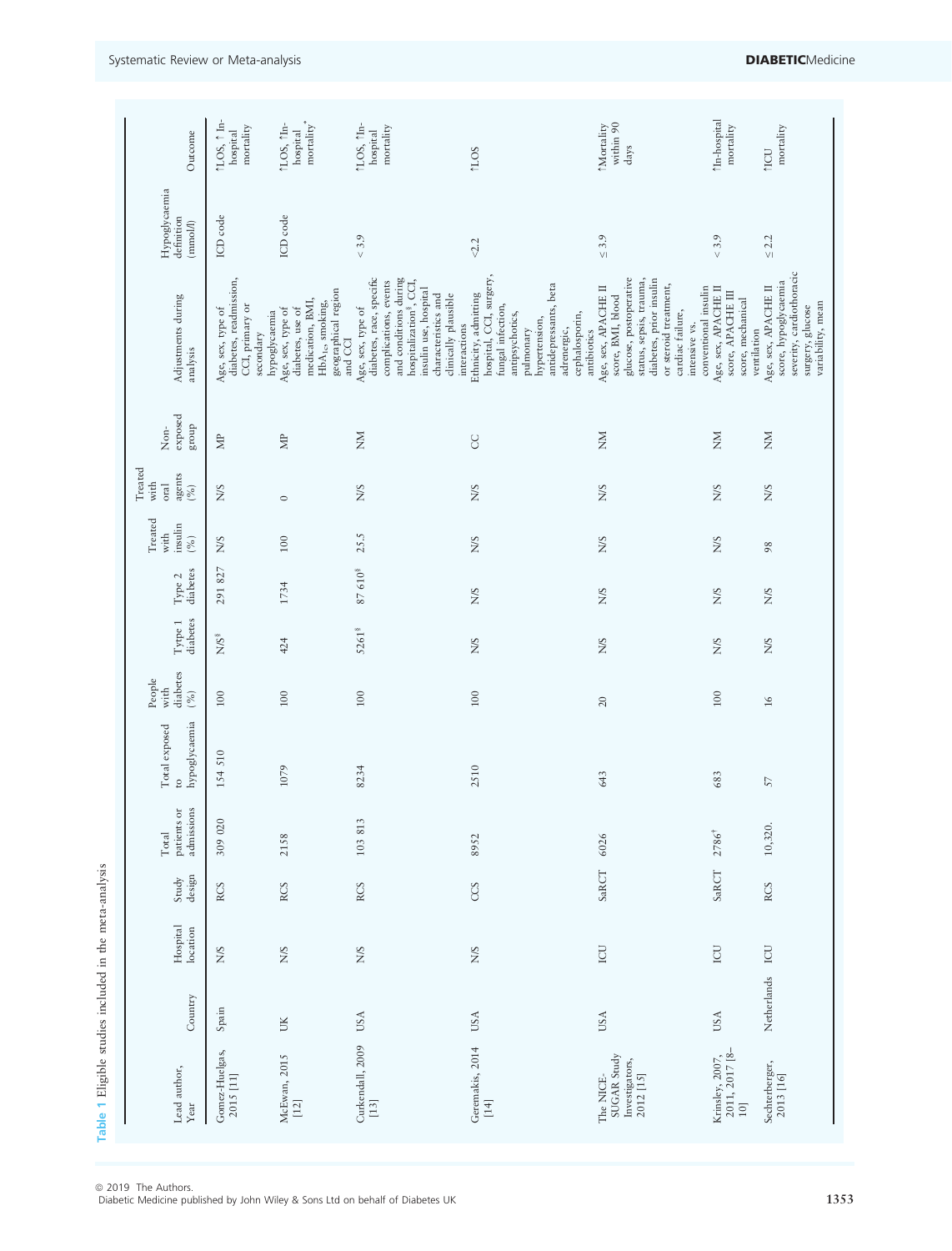| hypoglycaemia<br>Total exposed<br>$\mathfrak{S}$<br>admissions<br>$\rm \overline{o}$<br>patients<br>Total<br>design<br>Study |  | diabetes<br>People<br>with<br>$(96)$ | diabetes<br>Tytpe 1 | diabetes<br>Type 2 | Treated<br>insulin<br>with<br>$( \%)$        | Treated<br>agents<br>$\stackrel{(96)}{0}$<br>with<br>oral | exposed<br>group<br>Non-              | Adjustments during<br>analysis                                                                                                                                                          | Hypoglycaemia<br>definition<br>(mmol/l) | Outcome                                                |
|------------------------------------------------------------------------------------------------------------------------------|--|--------------------------------------|---------------------|--------------------|----------------------------------------------|-----------------------------------------------------------|---------------------------------------|-----------------------------------------------------------------------------------------------------------------------------------------------------------------------------------------|-----------------------------------------|--------------------------------------------------------|
| 46<br>523<br>$\frac{C}{Z}$                                                                                                   |  | $\sqrt{4}$                           | <b>S/N</b>          | N/S                | $87\,$                                       | N/S                                                       | MX                                    | ventilated, vasopressor,<br>glucose, glucose levels<br>glucose, mechanically<br>postoperative status,<br>diabetes, admission<br>APACHE II score,<br>Age, sex, BMI,<br>$\leq 4.7$ mnol/l | $\leq 2.2$                              | mortality<br>$\rightarrow$ ICU                         |
| admissions<br>338<br>admissions<br>4368<br><b>RCS</b>                                                                        |  | 100                                  | N/S                 | <b>S/N</b>         | insulin, OHA or<br>$61.8\%$ received<br>both |                                                           | mortality.<br>MP for<br>NM for<br>LOS | glucose, LOS based on<br>weighted mean daily<br>DRG and modified<br>Age, sex, ethnicity,<br>sepsis, creatinine,<br>dialysis/filtration,<br>health insurance,<br>intensive insulin       | $\leq 2.8$                              | mortality<br><b>LOS</b> fln-<br>hospital               |
| 54<br>288<br><b>RCS</b>                                                                                                      |  | 100                                  | N/S                 | N/S                | 91% received<br>both                         | insulin, OHA or                                           | $\sum_{i=1}^{n}$                      | Age, sex, ethnicity, BMI,<br>BP, admitting specialty,<br>comorbidities, systolic<br>HbA1c, number of<br>diabetes treatment,<br>steroids and $\ensuremath{\text{IV}}$<br><b>CO</b>       | 4.0                                     | <b>TLOS</b>                                            |
| 385<br>3167<br>SaCSS                                                                                                         |  | 100                                  | $\circ$             | 3167               | N/S                                          | N/S                                                       | $\gtrapprox$                          | HbA <sub>1c</sub> , fasting glucose<br>treatments other than<br>concomitant disease,<br>insulin treatment,<br>serum creatinine,<br>and number of<br>Age, sex, BMI,<br>dextrose          | $< 3.9$                                 | mortality<br>tLOS 1In-<br>hospital                     |
| admissions<br>648<br>admissions<br>6374<br><b>RCS</b>                                                                        |  | 100                                  | <b>N/S</b>          | <b>N/S</b>         | 25                                           | <b>N/S</b>                                                | MX                                    | deprivation, admission<br>Age, sex, ethnicity,<br>type, insulin use,<br>diabetes                                                                                                        | $< 3.9$                                 | Mn-hospital<br>mortality,<br>$\uparrow$ LOS $\uparrow$ |
| 313<br>admissions<br>1276<br><b>RCS</b>                                                                                      |  | 99                                   | 638                 | 1198 <sup>8</sup>  | $\circ$                                      | $100\,$                                                   | $\mathop{\rm \mathsf{SM}}$            | Age, sex, ethnicity,<br>insulin use, CCI<br>modified CCI                                                                                                                                | $\leq 3.9$                              | <b>NOT</b>                                             |
| 1717<br>31 970 <sup>†</sup><br><b>RCS</b>                                                                                    |  | 34                                   | N/S                 | N/S                | $\overline{19}$                              | $\Xi$                                                     | $\sum_{\mathbf{N}}$                   | Age, sex, ethnicity, co-<br>morbidities, number                                                                                                                                         | $\leq 3.9$                              | <b>Mn-hospital</b><br>mortality,<br>$704$              |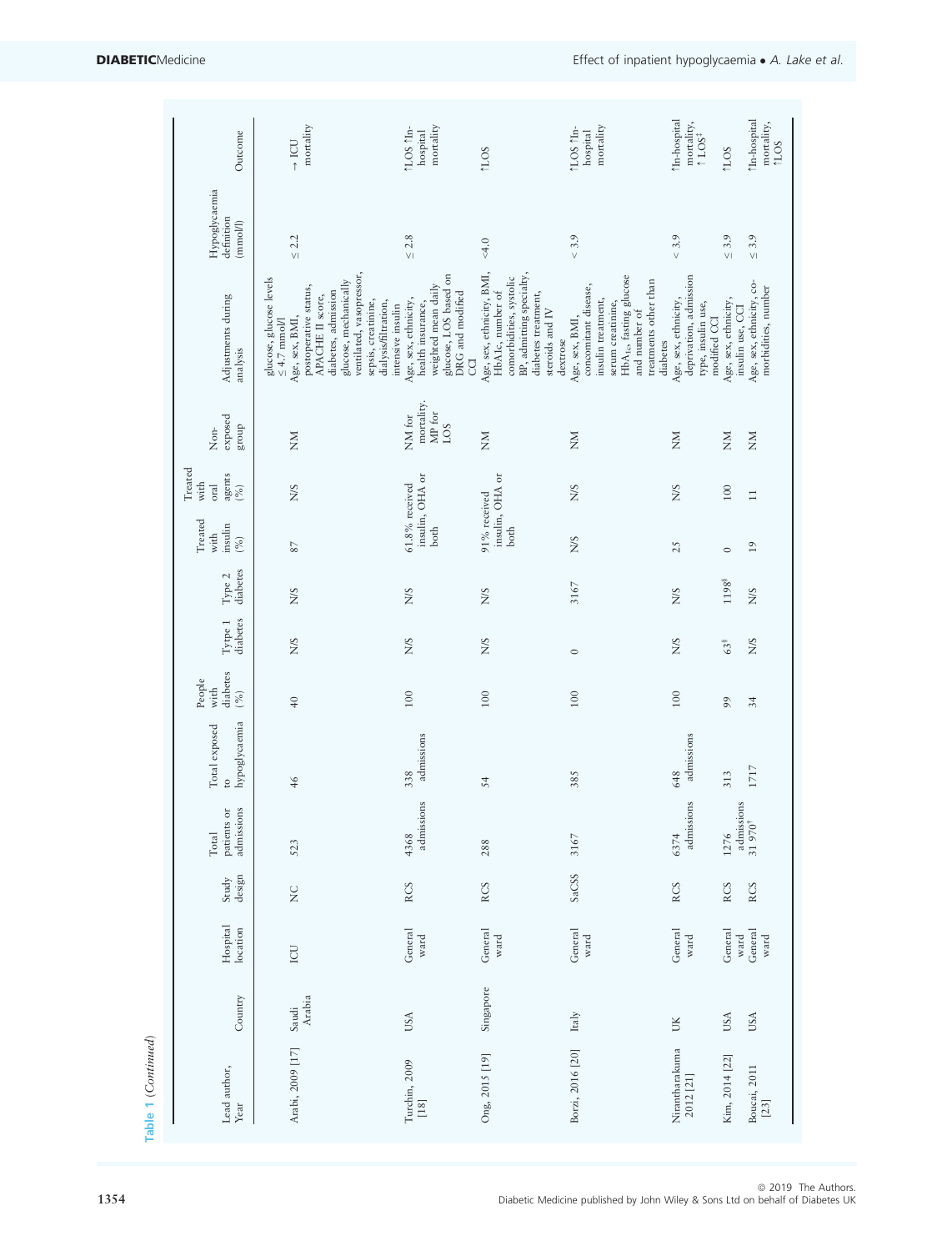| Outcome                                                  | (median<br>follow up<br>$2.1$ years)<br>mortality<br>$\rightarrow$ Total                                                                                                                                                                                                                |                                                                                                                                                                                                                                                                                                                                                                                                 |
|----------------------------------------------------------|-----------------------------------------------------------------------------------------------------------------------------------------------------------------------------------------------------------------------------------------------------------------------------------------|-------------------------------------------------------------------------------------------------------------------------------------------------------------------------------------------------------------------------------------------------------------------------------------------------------------------------------------------------------------------------------------------------|
| Hypoglycaemia<br>definition<br>(mmol/l)                  | $< 3.0$                                                                                                                                                                                                                                                                                 |                                                                                                                                                                                                                                                                                                                                                                                                 |
| Adjustments during<br>analysis                           | glucose determinators,<br>myocardial infarction<br>interventions, cardiac<br>treatment, creatinine,<br>and during admission<br>blood glucose before<br>diabetes treatment<br>diabetes duration,<br>Age, sex, smoking<br>pharmacological<br>status, previous<br>and coronary<br>failure, | sub-analysis of two cross-sectional studies; OHA, oral hypoglycaemic agents; MP, matched patients; NM, non-matched; CC, case controlled; CCI, Charlson comorbidity score; DRG, diagnostic<br>N/S, not specified; ICU, intensive care unit; RCS, retrospective cohort study; GCS, case controlled study; SaRCT, sub-analysis of randomised control trial; NC, nested cohort within a RCT; SaCSS, |
| exposed<br>group<br>$Non-$                               | MX                                                                                                                                                                                                                                                                                      |                                                                                                                                                                                                                                                                                                                                                                                                 |
| Treated<br>agents<br>$\binom{\infty}{0}$<br>with<br>oral | <b>S/N</b>                                                                                                                                                                                                                                                                              |                                                                                                                                                                                                                                                                                                                                                                                                 |
| Treated<br>with<br>insulin $\sum_{(\%)}$                 | <b>S/N</b>                                                                                                                                                                                                                                                                              |                                                                                                                                                                                                                                                                                                                                                                                                 |
| Type 2<br>diabetes                                       | 1253                                                                                                                                                                                                                                                                                    |                                                                                                                                                                                                                                                                                                                                                                                                 |
| Tytpe 1<br>diabetes                                      | $\circ$                                                                                                                                                                                                                                                                                 |                                                                                                                                                                                                                                                                                                                                                                                                 |
| People<br>with<br>diabetes<br>$( \%)$                    | 100                                                                                                                                                                                                                                                                                     |                                                                                                                                                                                                                                                                                                                                                                                                 |
| hypoglycaemia<br>Total exposed                           | *Applicable only to people with diabetes (not included in meta-analysis as data not available).<br>153                                                                                                                                                                                  |                                                                                                                                                                                                                                                                                                                                                                                                 |
| admissions<br>patients or<br>Total                       |                                                                                                                                                                                                                                                                                         |                                                                                                                                                                                                                                                                                                                                                                                                 |
| design<br>Study                                          | SaRCT 1253                                                                                                                                                                                                                                                                              |                                                                                                                                                                                                                                                                                                                                                                                                 |
| Hospital<br>location                                     | speciality<br>Cardiac                                                                                                                                                                                                                                                                   |                                                                                                                                                                                                                                                                                                                                                                                                 |
| Country                                                  | Sweden                                                                                                                                                                                                                                                                                  |                                                                                                                                                                                                                                                                                                                                                                                                 |
| Lead author,<br>Year                                     | Mellbin, 2008<br>[24]                                                                                                                                                                                                                                                                   | Remainder had unknown or undisclosed type of diabetes.<br>Not in meta-analyses as only median data reported.<br>related group; LOS, length of stay.<br>Data provided by author.                                                                                                                                                                                                                 |

| © 2019 The Authors.                                                           |  |
|-------------------------------------------------------------------------------|--|
| Diabetic Medicine published by John Wiley & Sons Ltd on behalf of Diabetes UK |  |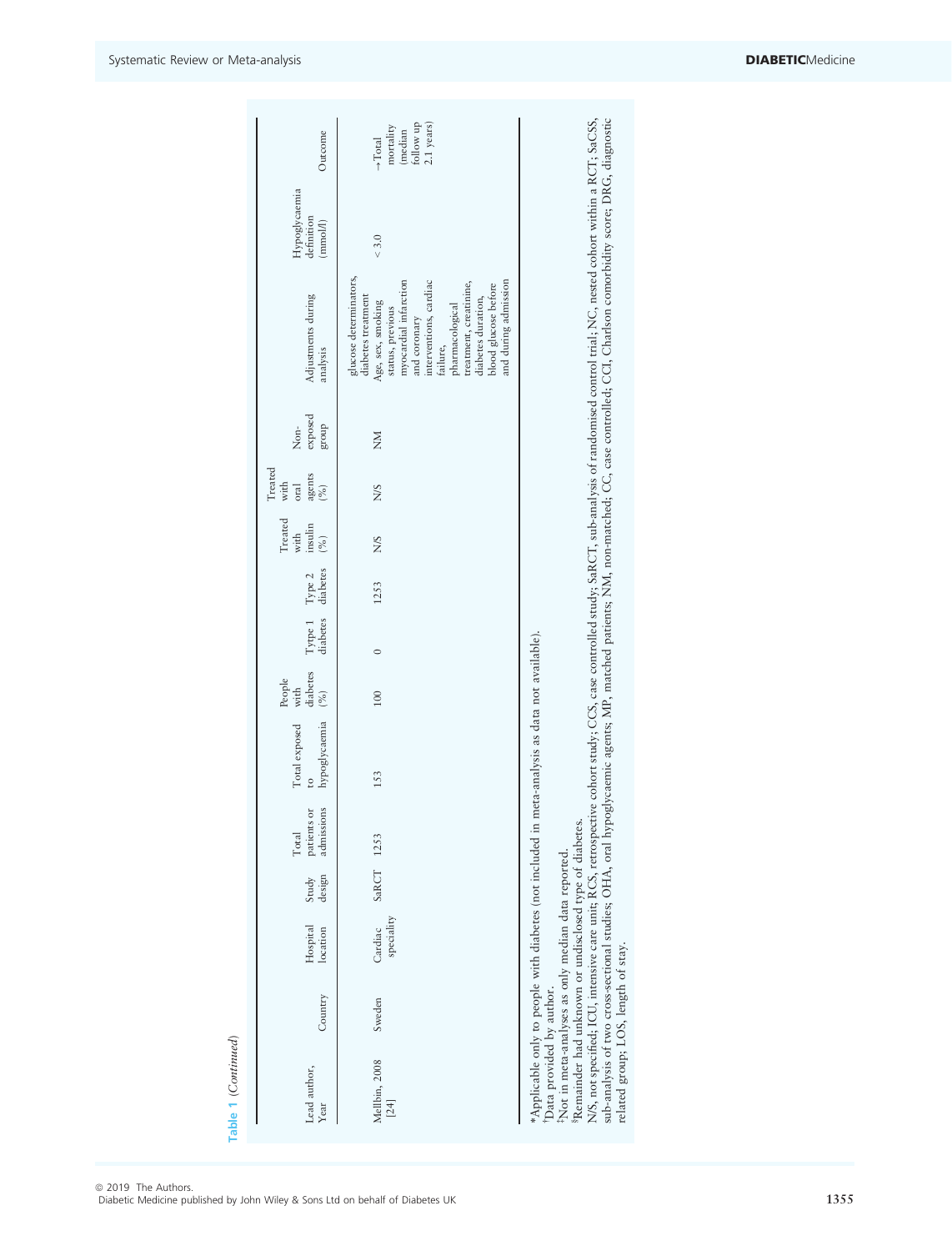| (a)                                                                                                                                                              |             | Hypoglycaemia  |              |                   | Control           |         |       | <b>Mean Difference</b>               |       |                     |                          | <b>Mean Difference</b>   |   |    |
|------------------------------------------------------------------------------------------------------------------------------------------------------------------|-------------|----------------|--------------|-------------------|-------------------|---------|-------|--------------------------------------|-------|---------------------|--------------------------|--------------------------|---|----|
| <b>Study or Subgroup</b>                                                                                                                                         | Mean        | SD             |              | <b>Total Mean</b> | SD                |         |       | Total Weight (%) IV, Random, 95% CI  |       |                     |                          | IV, Random, 95% CI       |   |    |
| 1.1.1 Ward based care                                                                                                                                            |             |                |              |                   |                   |         |       |                                      |       |                     |                          |                          |   |    |
| Borzoi et al. [20]                                                                                                                                               | 12.7        | 10.9           | 385          | 9.6               | 6.5               | 2782    | 11.0  | 3 10 (1 98, 4 22)                    |       |                     |                          |                          |   |    |
| Boucai et al. [23]                                                                                                                                               | 11.2        | 14             | 1717         | 4.6               | 4.6               | 9115    | 11.3  | 6 60 (5 93, 7 27)                    |       |                     |                          |                          |   |    |
| Kim et al. [22]                                                                                                                                                  | 6.9         | 5.5            | 452          | 4.9               | 3.7               | 832     | 11.4  | 2 00 (1 43, 2 57)                    |       |                     |                          |                          |   |    |
| Ong et al. [19]                                                                                                                                                  | 10.1        | 8.2            | 54           | 6.8               | 4.7               | 234     | 9.6   | 3 30 (1 03, 5 57)                    |       |                     |                          |                          |   |    |
| Turchin et al. [18]                                                                                                                                              | 5.62        | 5              | 220          | 4.4               | 3.9               | 3233    | 11.3  | 1 22 (0 55, 1 89)                    |       |                     |                          |                          |   |    |
| Subtotal (95% CI)                                                                                                                                                |             |                | 2828         |                   |                   | 16 196  | 54.5  | 3.24(1.01, 5.47)                     |       |                     |                          |                          |   |    |
| Heterogeneity: Tau <sup>2</sup> = 6.12; Chi <sup>2</sup> = 149.54, df = 4 ( $P$ < 0.00001); $P = 97\%$<br>Test for overall effect: $Z = 2.85$ ( $P = 0.004$ )    |             |                |              |                   |                   |         |       |                                      |       |                     |                          |                          |   |    |
| 1.1.3 Hospital location not specified                                                                                                                            |             |                |              |                   |                   |         |       |                                      |       |                     |                          |                          |   |    |
| Curkendall et al. [13]                                                                                                                                           | 11.7        | 14             | 8234         | 5.1               | 4.4               | 95 579  | 11.5  | 6 60 (6 30, 6 90)                    |       |                     |                          |                          |   |    |
| Geremakis et al. [14]                                                                                                                                            | 13.34 16.24 |                | 2510         | 8.82              | 10.96             | 6442    | 11.3  | 4 52 (3 83, 5 21)                    |       |                     |                          |                          |   |    |
| Gomez-Huelgas et al. [11] 12.04                                                                                                                                  |             |                | 13.4 154 504 |                   | 9.9 11.34         | 154 504 | 11.5  | 2 14 (2 05, 2 23)                    |       |                     |                          |                          |   |    |
| McEwan et al. [12]                                                                                                                                               | 11.91       | 14             | 1079         | 4.8               | 4.4               | 1079    | 11.2  | 7 11 (6 23, 7 99)                    |       |                     |                          |                          |   |    |
| Subtotal (95% CI)                                                                                                                                                |             |                | 16 6327      |                   |                   | 257 604 | 45.5  | 5.08 (2.14, 8.02)                    |       |                     |                          |                          |   |    |
| Heterogeneity: Tau <sup>2</sup> = 8.93; Chi <sup>2</sup> = 903.08, df = 3 ( $P$ < 0.00001); $P = 100\%$<br>Test for overall effect: $Z = 3.39$ ( $P = 0.0007$ )  |             |                |              |                   |                   |         |       |                                      |       |                     |                          |                          |   |    |
| <b>Total (95% CI)</b>                                                                                                                                            |             |                | 169 155      |                   |                   | 273 800 | 100.0 | 4.08 (2.36, 5.79)                    |       |                     |                          |                          |   |    |
| Heterogeneity: Tau <sup>2</sup> = 6.65; Chi <sup>2</sup> = 1063.09, df = 8 ( $P$ < 0.00001); $I^2$ = 99%                                                         |             |                |              |                   |                   |         |       |                                      |       |                     |                          |                          |   |    |
| Test for overall effect: $Z = 4.66$ ( $P < 0.00001$ )                                                                                                            |             |                |              |                   |                   |         |       |                                      | $-10$ |                     | -5                       | $\mathbf 0$              | 5 | 10 |
| Test for subgroup differences: Chi <sup>2</sup> = 0.95, df = 1 ( $P$ = 0.33), $I^2$ = 0%                                                                         |             |                |              |                   |                   |         |       |                                      |       |                     | Decreases length of stay | Increases length of stay |   |    |
|                                                                                                                                                                  |             |                |              |                   |                   |         |       |                                      |       |                     |                          |                          |   |    |
| (b)                                                                                                                                                              |             | Hypoglycaemia  |              |                   | Control           |         |       | <b>Risk Ratio</b>                    |       |                     | <b>Risk Ratio</b>        |                          |   |    |
| <b>Study or Subgroup</b>                                                                                                                                         | Events      |                | Total        | Events            |                   |         |       | Total Weight (%) M-H, Random, 95% Cl |       |                     | M-H, Random, 95% CI      |                          |   |    |
| 2.2.1 Post discharge mortality                                                                                                                                   |             |                |              |                   |                   |         |       |                                      |       |                     |                          |                          |   |    |
| Melbin et al. [24]                                                                                                                                               |             | 39             | 153          | 222               | 1055              |         | 9.6   | 1 21 (0 90, 1 63)                    |       |                     |                          |                          |   |    |
| Subtotal (95% CI)                                                                                                                                                |             |                | 153          |                   | 1055              |         | 9.6   | 1.21 (0.90, 1.63)                    |       |                     |                          |                          |   |    |
| Total events                                                                                                                                                     |             | 39             |              | 222               |                   |         |       |                                      |       |                     |                          |                          |   |    |
| Heterogeneity: Not applicable                                                                                                                                    |             |                |              |                   |                   |         |       |                                      |       |                     |                          |                          |   |    |
| Test for overall effect: $Z = 1.27$ ( $P = 0.20$ )                                                                                                               |             |                |              |                   |                   |         |       |                                      |       |                     |                          |                          |   |    |
|                                                                                                                                                                  |             |                |              |                   |                   |         |       |                                      |       |                     |                          |                          |   |    |
| 2.2.2 In hospital Mortality                                                                                                                                      |             |                |              |                   |                   |         |       |                                      |       |                     |                          |                          |   |    |
| Turchin et al. [18]                                                                                                                                              |             | 10             | 338          | 33                | 4030              |         | 4.5   | 3 61 (1 80, 7 27)                    |       |                     |                          |                          |   |    |
| Borzi et al. [20]                                                                                                                                                |             | 34             | 385          | 134               | 2782              |         | 8.6   | 1.83 (1.28, 2.63)                    |       |                     |                          |                          |   |    |
| Boucai et al. [23]                                                                                                                                               |             | 51             | 1717         | 103               | 9115              |         | 9.0   | 2 83 (1 89, 3 66)                    |       |                     |                          |                          |   |    |
| Nirantharakumar et al. [21]                                                                                                                                      |             | 71             | 648          | 298               | 5726              |         | 10.4  | 2 11 (1.65, 2.69)                    |       |                     |                          |                          |   |    |
| Krinsley data [8-10]                                                                                                                                             |             | 173            | 683          | 231               | 2103              |         | 11.4  | 2 31 (1 93, 2 75)                    |       |                     |                          |                          |   |    |
| Curkendall et al. [13]                                                                                                                                           |             | 384            | 7994         | 2139              | 93 012            |         | 12.2  | 2 09 (1 88, 2 32)                    |       |                     |                          |                          |   |    |
| Gomez Huelgas et al. [11]                                                                                                                                        | 14 593      |                | 154510       |                   | 351 378 5 293 215 |         | 12.7  | 1.42 (1.40, 1.45)                    |       |                     |                          |                          |   |    |
| Subtotal (95% CI)                                                                                                                                                |             |                | 166275       |                   | 5409983           |         | 68.7  | 2.09 (1.64, 2.67)                    |       |                     |                          |                          |   |    |
| Total events                                                                                                                                                     | 15 316      |                |              | 354 316           |                   |         |       |                                      |       |                     |                          |                          |   |    |
| Heterogeneity: Tau <sup>2</sup> = 0.09; Chi <sup>2</sup> = 106.51, df = 6 ( $P$ < 0.00001); $I^2$ = 94%<br>Test for overall effect: $Z = 5.96$ ( $P < 0.00001$ ) |             |                |              |                   |                   |         |       |                                      |       |                     |                          |                          |   |    |
| 2.2.3 ICU Mortality                                                                                                                                              |             |                |              |                   |                   |         |       |                                      |       |                     |                          |                          |   |    |
| Arabi et al. [17]                                                                                                                                                |             | $\overline{7}$ | 46           | 29                | 162               |         | 4.1   | 0.85(0.40, 1.81)                     |       |                     |                          |                          |   |    |
| Sechterberger et al.[16]                                                                                                                                         |             | 12             | 57           | 92                | 310               |         | 6.2   | 0.71(0.42, 1.21)                     |       |                     |                          |                          |   |    |
| NICE-SUGAR [15]                                                                                                                                                  |             | 213            | 643          | 147               | 568               |         | 11.4  | 1.28 (1.07, 1.53)                    |       |                     |                          |                          |   |    |
| Subtotal (95% CI)                                                                                                                                                |             |                | 746          |                   | 1040              |         | 21.7  | 0.99(0.65, 1.51)                     |       |                     |                          |                          |   |    |
| <b>Total events</b>                                                                                                                                              |             | 232            |              | 268               |                   |         |       |                                      |       |                     |                          |                          |   |    |
| Heterogeneity: Tau <sup>2</sup> = 0.09; Chi <sup>2</sup> = 5.08, df = 2 (P = 0.08); $l^2$ = 61%                                                                  |             |                |              |                   |                   |         |       |                                      |       |                     |                          |                          |   |    |
| Test for overall effect: $Z = 0.05$ ( $P = 0.96$ )                                                                                                               |             |                |              |                   |                   |         |       |                                      |       |                     |                          |                          |   |    |
| <b>Total (95% CI)</b>                                                                                                                                            |             |                | 167 174      |                   | 5412078           |         | 100.0 | 1.69 (1.40, 2.03)                    |       |                     |                          |                          |   |    |
| Total events                                                                                                                                                     | 15 5 87     |                |              | 354 806           |                   |         |       |                                      |       |                     |                          |                          |   |    |
| Heterogeneity: Tau <sup>2</sup> = 0.07; Chi <sup>2</sup> = 118.39, df = 10 ( $P$ < 0.00001); $I^2$ = 92%                                                         |             |                |              |                   |                   |         |       |                                      |       |                     |                          |                          |   |    |
| Test for overall effect: $Z = 5.50$ ( $P < 0.00001$ )                                                                                                            |             |                |              |                   |                   |         |       |                                      | 0.1   | 0.2                 | 0.5<br>$\mathbf{1}$      | $\overline{2}$           | 5 | 10 |
| Test for subgroup differences: Chi <sup>2</sup> = 12.83, df = 2 ( $P$ = 0.002), $I^2$ = 84.4%                                                                    |             |                |              |                   |                   |         |       |                                      |       | Decreases mortality |                          | Increases mortality      |   |    |
|                                                                                                                                                                  |             |                |              |                   |                   |         |       |                                      |       |                     |                          |                          |   |    |

FIGURE 2 Forest plots of (a) mortality and (b) length of stay.

hospital stay and all-cause mortality. We found an overall positive association between hypoglycaemia and both increased length of stay and in-hospital mortality outside ICU settings. No significant association was found between ICU mortality and hypoglycaemia. This nonsignificant finding could reflect the frequency of blood glucose monitoring, and more responsive treatment of hypoglycaemia in ICU compared with the general ward setting. Additionally, the

population treated within an ICU setting are likely to be fundamentally different from those cared for on a hospital ward. None of the included studies within the ICU setting reported length of stay.

The strengths of this review include a comprehensive search strategy, designed and tested with an information specialist, reviewers' specialist diabetes knowledge and inclusion of experienced systematic review researchers.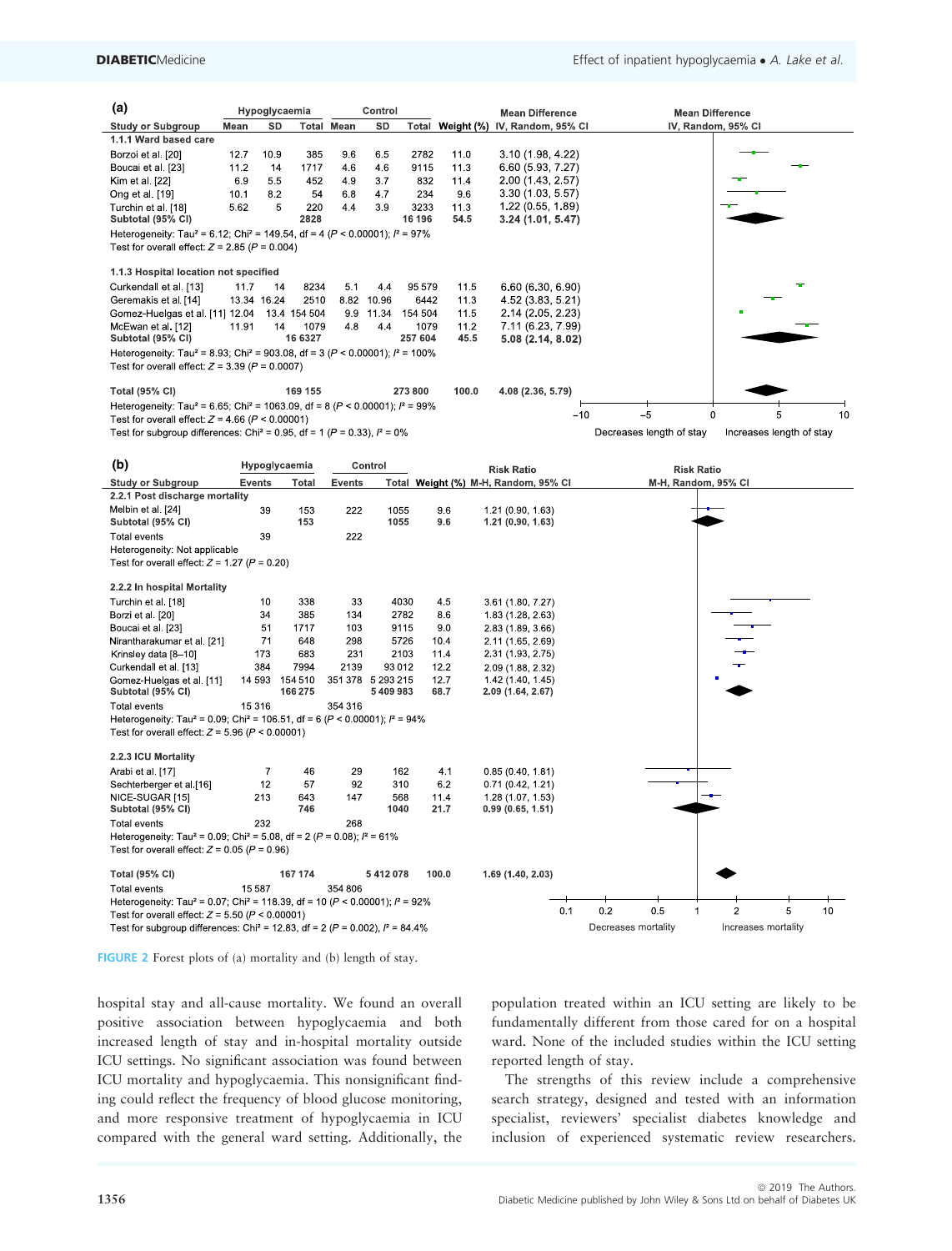|  |  |  |  |  |  |  |  | Table 2 Summary of subgroup analysis for the effect of inpatient hypoglycaemia on length of stay and mortality |  |  |  |  |
|--|--|--|--|--|--|--|--|----------------------------------------------------------------------------------------------------------------|--|--|--|--|
|--|--|--|--|--|--|--|--|----------------------------------------------------------------------------------------------------------------|--|--|--|--|

| Category                                                                     | Studies included $(N)$ | Result <sup>*</sup>             | $I^2$ (%) |
|------------------------------------------------------------------------------|------------------------|---------------------------------|-----------|
| Subgroup analysis of the effect of hypoglycaemia on length of stay           |                        |                                 |           |
| All studies                                                                  | 9                      | 4.08 $(2.36 \text{ to } 5.79)$  | 99        |
| Removal of papers rated as poor quality                                      | 4                      | 3.59 (0.80 to $7.62$ )          | 99        |
| Removal of non-cohort studies                                                |                        | 4.15 $(2.11 \text{ to } 6.19)$  | 99        |
| Removal of studies with imputed standard deviation                           | 6                      | 3.62 (2.09 to $5.14$ )          | 98        |
| General ward location only                                                   | 6                      | 3.24 $(1.01 \text{ to } 5.47)$  | 97        |
| Hospital location not specified only                                         |                        | $5.08$ (2.14 to 8.02)           | 100       |
| Inclusion of non-serious hypoglycaemia definitions only                      | 5                      | 4.37 $(2.13 \text{ to } 6.61)$  | 98        |
| Inclusion of serious hypoglycaemia definitions only                          |                        | 2.87 $(-0.36 \text{ to } 6.10)$ | 98        |
| General ward areas only and removal of outliers                              | 8                      | $2.14$ (1.30 to 2.99)           | 70        |
| General ward location and removal of papers rated as poor quality            | 2                      | 1.63 $(0.87 \text{ to } 2.40)$  | 67        |
| Hospital location not specified, and removal of papers rated as poor quality | 2                      | 5.58 (3.55 to 7.62)             | 97        |
| Subgroup analysis of the effect of hypoglycaemia on mortality                |                        |                                 |           |
| All studies                                                                  | 11                     | 1.69 $(1.40 \text{ to } 2.03)$  | 92        |
| Removal of papers rated as poor quality                                      | 5                      | 1.81 $(1.36 \text{ to } 2.42)$  | 90        |
| Removal of non-cohort studies                                                |                        | 1.62 $(1.16 \text{ to } 2.26)$  | 95        |
| Removal of studies with imputed data                                         | 9                      | $1.57(1.29 \text{ to } 1.91)$   | 87        |
| In-hospital mortality only                                                   |                        | $2.09(1.64 \text{ to } 2.67)$   | 94        |
| In-hospital mortality and non-serious hypoglycaemia definition               |                        | $2.15$ (1.98 to 2.33)           | $\Omega$  |
| Intensive care unit mortality only (all used serious hypo definitions)       |                        | $0.75$ (0.49 to 1.16)           | 0         |
| 90-day and post discharge mortality only                                     | 2                      | 1.26 $(1.08 \text{ to } 1.47)$  | $\Omega$  |

\*Mean difference in length of stay in days or risk ratio (95% confidence interval).

Limitations include the poor-quality rating for some studies, the presence of substantial clinical and statistical heterogeneity, and the inability to be sure that people were not admitted primarily for diabetes-related acute events other than hypoglycaemia (diabetic ketoacidosis and hyperglycaemic hyperosmolar state). We were also unable to eliminate language bias or control for different methods of glucose measurements (capillary vs. venous), glycaemic variability, causes of hypoglycaemia and in-hospital hypoglycaemia management.

Despite these limitations, there are good reasons to be confident in these findings. They are supported by publications that were considered for inclusion but not eligible for the meta-analysis [36–40]. Furthermore, our findings support the statements from the American Diabetes Association [41] and the Joint British Diabetes Societies [4] guidelines who report that hypoglycaemia increases risks among people with diabetes admitted to hospital.

This review has demonstrated some of the complexities and challenges associated with diabetes inpatient research. The main areas of methodological and clinical heterogeneity were the varying definitions for hypoglycaemia, different hospital locations and different research methodologies used. We attempted to address these as robustly as possible through pre-specified sensitivity testing. During acute inpatient hospital care, people from a variety of backgrounds are brought together in a hospital environment, with various presenting conditions ranging from routine surgery (e.g. cataracts, varicose vein) to life-threatening emergencies (e.g. aortic aneurysm, peritonitis). Controlling for heterogeneity among this diverse population is not possible. Even within

hospital location and diabetes type, individual health needs and disease severity vary greatly. This is likely to be a contributing factor to the substantial statistical heterogeneity. However, because the positive association between hypoglycaemia exposure and increased length of stay was largely consistent, we believe that the statistical heterogeneity represents variance in magnitude rather than the direction of the overall association.

Papers included within this review were published before the new biochemical definition of hypoglycaemia in clinical trials was published in 2017 [3]. As result, many of the studies included in their definitions of hypoglycaemia events that would now be considered an 'alert level'. We attempted to address this through subgroup analysis. Contrary to expectations, the association between non-serious hypoglycaemia and length of hospital stay and in-hospital mortality remained. However, the definition of non-serious hypoglycaemia used in some studies may have included those exposed to serious hypoglycaemia as this was not an exclusion [8–10,13,15,19–,23].

Whether hypoglycaemia has a causal effect or is a marker of ill health is unclear and outside the scope of this review. One theory for the finding that hypoglycaemia at alert levels ( $\geq$  3.0 and  $\leq$  4.0 mmol/l) within the hospital setting is associated with increased risk, is that the early associated counterregulatory response to hypoglycaemia could be harmful in acutely unwell people with diabetes. Catecholamine release in response to hypoglycaemia is less well tolerated by older patients and those with cardiac morbidities. In addition, hypoglycaemia increases both platelet aggregation and prothrombotic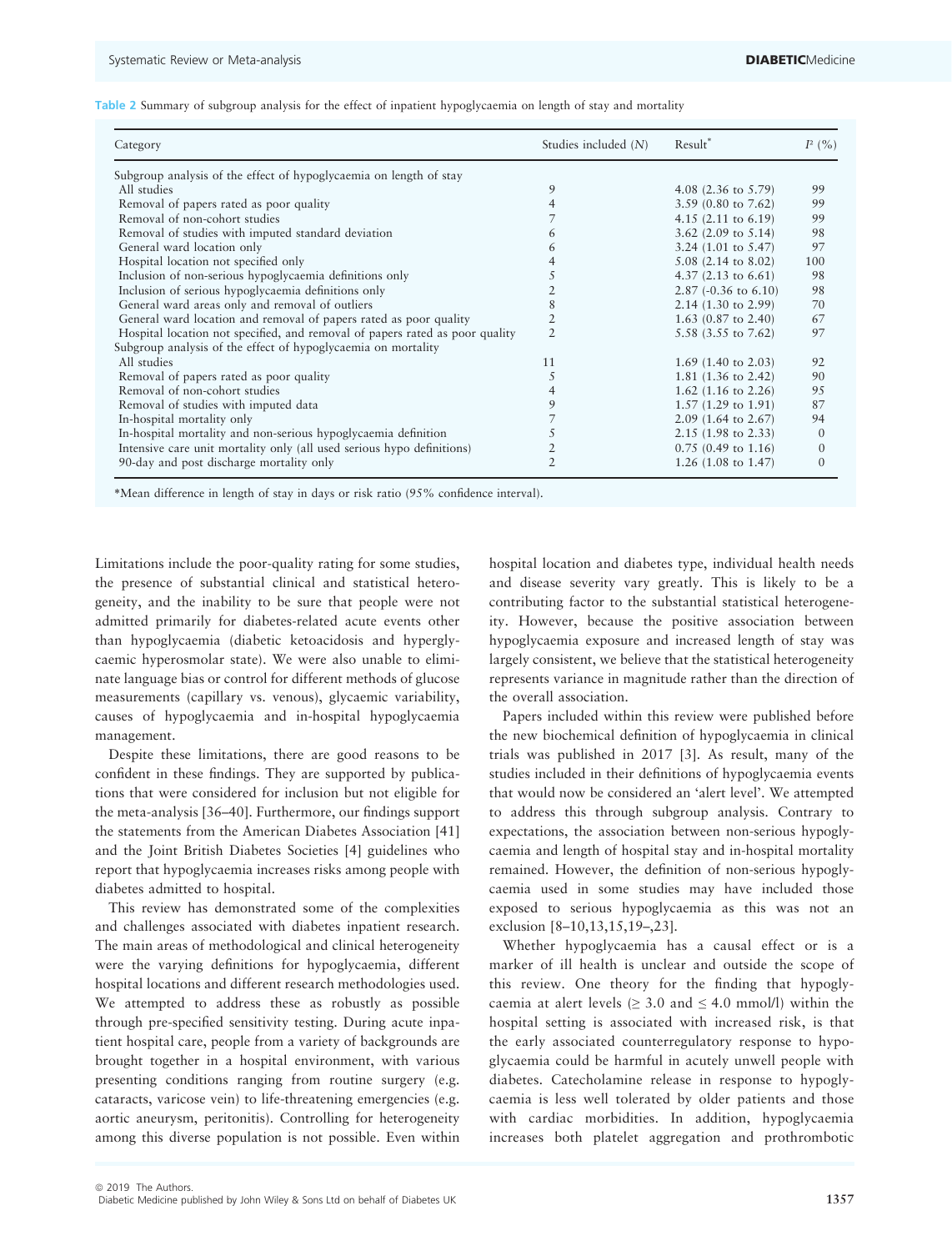factors, which could also contribute to increased harm [42,43]. Although the association may not be causal, this review suggests it could be a marker for ill health or worse outcomes.

Hypoglycaemia and fear of potential hypoglycaemia remain a major barrier for healthcare professionals when supporting people with diabetes in hospital to achieve optimal glucose control [44–46]. Inadequate education and clinical knowledge about the risks associated with and strategies for prevention of hypoglycaemia in hospitalized people, may contribute to the suboptimal inpatient diabetes management documented by successive National Inpatient Diabetes Audits [1]. This review supports the need to be cautious in balancing the risks of hypoglycaemia with optimal hyperglycaemia management. To achieve better inpatient diabetes control, the gap between evidenced-based medicine and clinical practice needs to be considered carefully. Consideration could be given to including hypoglycaemia on early warning systems, such as the national early warning score to raise awareness and prompt a timely review of glucose management, or document glucose alongside other vital signs used to detect clinical deterioration [47,48].

More research is required to gain a deeper understanding of the barriers to, and potential strategies for, providing optimal inpatient diabetes care. More work is needed to update non-specialist healthcare professionals to implement best care for people with diabetes while admitted to hospital and support increasingly time pressured front-line hospital staff to have timely access to evidence.

## Funding sources

A. L. conducts independent research supported by the National Institute for Health Research (MRES-2015-03- 025-204). The views expressed in this publication are those of the authors and not necessarily those of the NHS, the National Institute for Health Research or the UK Department of Health.

#### Competing interests

None disclosed

#### Acknowledgements

Many thanks for the contributions made to the project by Karen Callaby, Alison Jeffs, Makylah Lavender, Eirini Pizirtzidou, Leanne Jenkins and Dr Veronica Phillips.

# References

1 NaDIA Advisory Group. National Diabetes Inpatient Audit England and Wales, 2017. Available at [https://digital.nhs.uk/catalogue/](https://digital.nhs.uk/catalogue/PUB30248) [PUB30248](https://digital.nhs.uk/catalogue/PUB30248) Last accessed 16 April 2018.

- 2 NaDIA Advisory Group. National Diabetes Inpatient Audit England and Wales, 2016. Available at [http://content.digital.nhs.uk/ca](http://content.digital.nhs.uk/catalogue/PUB23539/nati-diab-inp-audi-16-rep.pdf) [talogue/PUB23539/nati-diab-inp-audi-16-rep.pdf](http://content.digital.nhs.uk/catalogue/PUB23539/nati-diab-inp-audi-16-rep.pdf) Last accessed 11 April 2017.
- 3 International Hypoglycaemia Study Group. Glucose concentrations of less than 3.0 mmol/l (54 mg/dl) should be reported in clinical trials: a Joint Position Statement of the American Diabetes Association and the European Association for the Study of Diabetes. Diabetes Care 2017; 40: 155–157.
- 4 Joint British Diabetes Societies for Inpatient Care. The Hospital Management of Hypoglycaemia in Adults with Diabetes Mellitus, 3rd edition. Available at [https://abcd.care/sites/abcd.care/files/](https://abcd.care/sites/abcd.care/files/resources/20180508_JBDS_HypoGuideline_Revised_v2.pdf) [resources/20180508\\_JBDS\\_HypoGuideline\\_Revised\\_v2.pdf](https://abcd.care/sites/abcd.care/files/resources/20180508_JBDS_HypoGuideline_Revised_v2.pdf) Last accessed 12 August 2018.
- 5 Smith WD, Winterstein AG, Johns T, Rosenberg E, Sauer BC. Causes of hyperglycaemia and hypoglycaemia in adult inpatients. Am J Health-Syst Pharm 2005; 62: 714–719.
- 6 Hulkower RD, Pollack RM, Zonszein J. Understanding hypoglycemia in hospitalized patients. Diabetes Manage 2014; 4: 165– 176.
- 7 Frier BM. Hypoglycaemia in diabetes mellitus: epidemiology and clinical implications. Nat Rev Endocrinol 2014; 10: 711–722.
- 8 Krinsley JS, Grover A. Severe hypoglycaemia in critically ill patients: risk factors and outcomes. Crit Care Med 2007; 35: 2262–2267.
- 9 Krinsley JS, Schultz MJ, Spronk PE, Harmsen RE, Bram Houckgeest FV, Van Der Sluijs JP et al. Mild hypoglycemia is independently associated with increased mortality in the critically ill. Critical Care 2011; 15: 1–10.
- 10 Krinsley JS, Maurer P, Holewinski S, Hayes R, McComsey D, Umpierrez GE et al. Glucose control, diabetes status, and mortality in critically ill patients: the continuum from intensive care unit admission to hospital discharge. Mayo Clin Proc 2017; 92: 1019– 1029.
- 11 Gomez-Huelgas R, Guijarro-Merino R, Zapatero A, Barba R, Guijarro-Contreras A, Tinahones F et al. The frequency and impact of hypoglycaemia among hospitalized patients with diabetes: a population-based study. J Diabetes Complicat 2015; 29: 1050– 1055.
- 12 McEwan P, Thorsted BL, Wolden M, Jacobsen J, Evans M. Healthcare resource implications of hypoglycemia-related hospital admissions and inpatient hypoglycaemia: retrospective recordlinked cohort studies in England. BMJ Open Diabetes Res Care 2015; 3: 1–6.
- 13 Curkendall SM, Natoli JL, Alexander CM, Nathanson BH, Haidar T, Dubois RW. Economic and clinical impact of inpatient diabetic hypoglycaemia. Endocrin Pract 2009; 15: 302–312.
- 14 Geremakis CM. Metabolic adverse events: patient risk factors, cost and implications for patient safety. PhD thesis, St Louis University, 2013.
- 15 NICE-SUGAR Study Investigators. Hypoglycemia and risk of death in critically ill patients. N Engl J Med 2012; 367: 1108– 1118.
- 16 Sechterberger MK, Bosman RJ, Oudemans-van Straaten HM, Siegelaar SE, Hermanides J, Hoekstra JBL et al. The effect of diabetes mellitus on the association between measures of gylcaemic control and ICU mortality: a retrospective cohort study. Crit Care 2013; 17: 1–10.
- 17 Arabi YM, Tamim HM, Rishu AH. Hypoglycaemia with intensive insulin therapy in critically ill patients: Predisposing factors and association with mortality. Crit Care Med 2009; 37: 2536–2542.
- 18 Turchin A, Matheny ME, Shubina M, Scanlon J, Greenwood B, Pendergrass ML. Hypoglycaemia and clinical outcomes in patients with diabetes hospitalized in the general ward. Diabetes Care 2009; 32: 1153–1157.